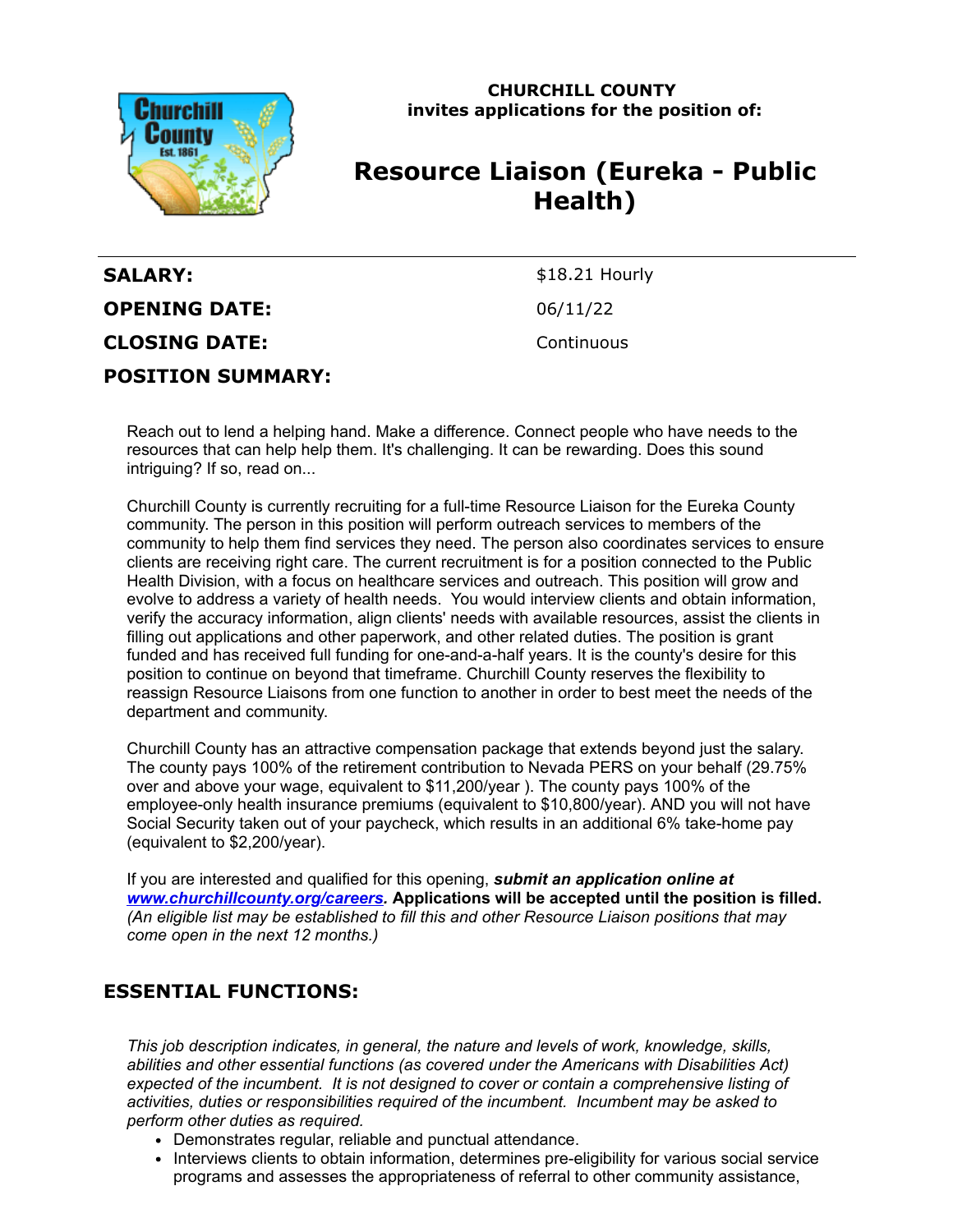medical or social service agencies.

- Assesses the need for specific types of assistance, such as transportation, medical care, housing, appliances for the disabled, senior companion or burial services.
- Provides outreach to the community or client base to which assigned, meeting and interviewing them in various locations, including, but not limited to, detention centers, medical facilities, clients' homes, on the street, etc.; makes clients aware of services and community resources available to them.
- Obtains and verifies income, asset insurance and related information; contacts employers, banks, social security, veterans' administration and other public and private sources as necessary.
- Assists clients in completing applications; provides factual information regarding various program regulations and procedures; may act as an advocate for the client with other organizations.
- Creates and maintains case files; maintains accurate documentation regarding all information received and actions taken.
- Maintains accurate logs and complies records of work performed.
- Contributes to the efficiency and effectiveness of the department's service to its customers by offering suggestions and directing or participating as an active member of a work team.
- Enters client information into an automated database system.
- Represents the County with dignity, integrity, and a spirit of cooperation in all relationships with staff and the public.

**DISTINGUISHING CHARACTERISTICS:** This class is responsible for outreach work to potential and current clients. This class is distinguished from Human Services Caseworker in that the Caseworker makes determinations about eligibility and performs extensive follow-up with clients.

# **QUALIFICATIONS:**

*To perform this job successfully, an individual must be able to perform each essential duty satisfactorily. The requirements listed below are representative of the knowledge, skill, and/or ability required.*

### **Education and Experience**

Equivalent to graduation from high school AND two (2) years of full-time experience in secretarial or general office support work which has included dealing with the public and populations from different socioeconomic, ethnic and cultural backgrounds, OR an equivalent combination of education, training and experience.

Must obtain Community Health Worker Certification within six months of hire.

#### **Required Knowledge and Skills**

Knowledge of:

- Basic terminology and concepts related to the provision social services.
- Standard office practices and procedures, including filing and the operation of standard office equipment.
- Business letter writing and the standard format for typed materials.
- Record keeping principles and practices.
- Business arithmetic.
- Correct business English, including spelling, grammar and punctuation.
- Techniques for dealing with a variety of individuals from various socioeconomic, ethnic and cultural backgrounds, in person and over the telephone, often where relations may be confrontational or strained.
- Computer applications related to the work, including Microsoft Word, Excel, and PowerPoint.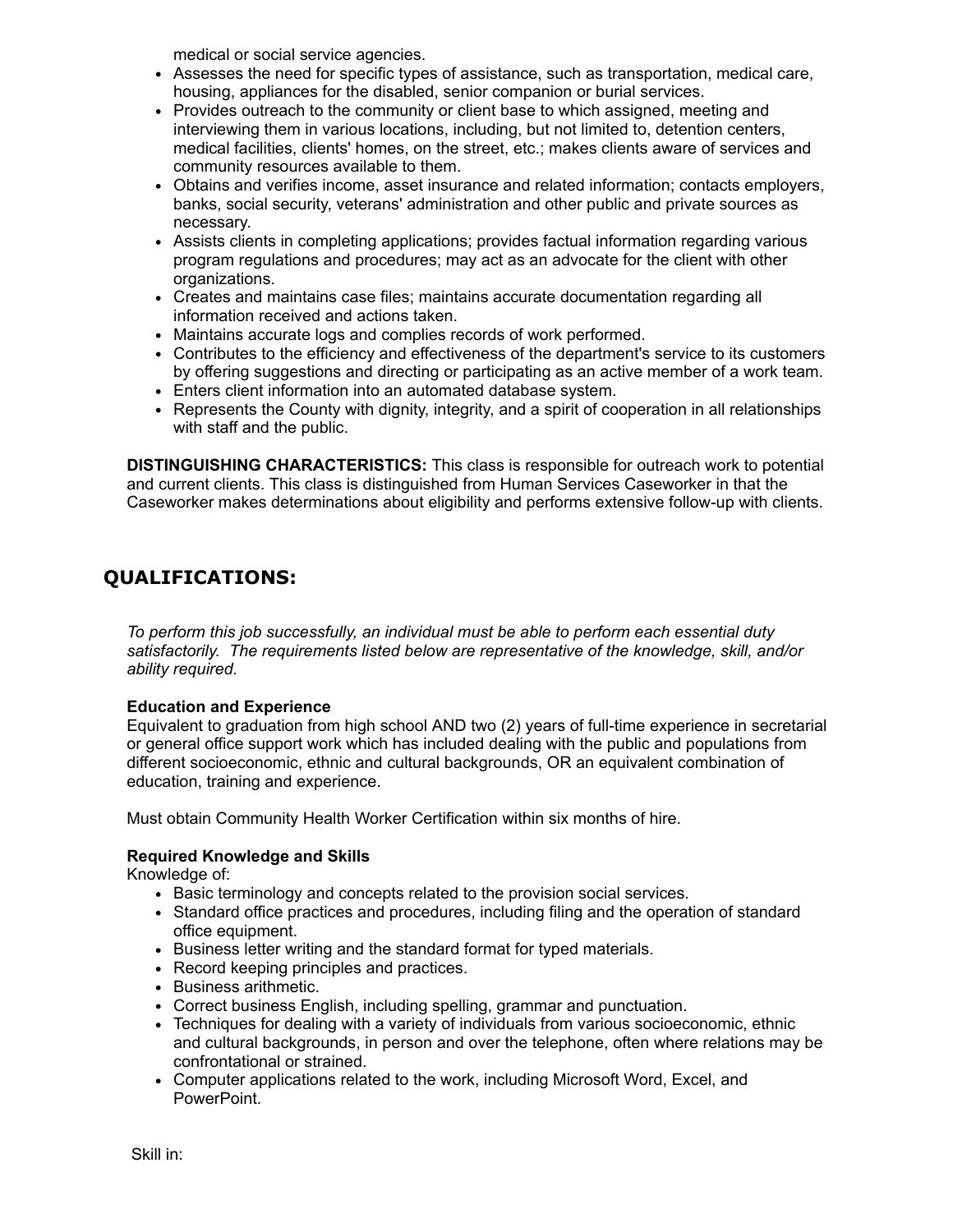- Interviewing and investigating to gain necessary information and determine potential eligibility for programs.
- Understanding and following oral and written directions.
- Understanding, applying and explaining applicable standards, regulations, and procedures.
- Making accurate arithmetic calculations.
- Maintaining accurate records and files related to work performed.
- Establishing and maintaining effective working relationships with those contacted in the course of the work.
- contributing effectively to the accomplishment of team, department, or work unit goals, objectives, and activities.
- Speaking English effectively to communicate in person or over the telephone.
- Dealing successfully with a variety of individuals from various socioeconomic, ethnic and cultural backgrounds, in person and over the telephone, often where relations may be confrontational or strained.
- Organizing own work, setting priorities and meeting critical deadlines.
- Using initiative and independent judgment within general policy guidelines.
- Working without close supervision in standard work situations, including in the office and in the field.

#### **REQUIRED CERTIFICATES, LICENSES, AND REGISTRATIONS:**

Nevada Driver's License.

Nevada Community Health Worker Certification (must be obtained within six months of hire)

## **PHYSICAL DEMANDS AND WORKING ENVIRONMENT:**

*The physical demands described herein are representative of those that must be met by an employee to successfully perform the essential functions of the job. Reasonable accommodations may be made to enable individuals with disabilities to perform the essential functions.*

Mobility to work in a typical office setting and use standard office equipment, and to drive a motor vehicle to various work sites; stamina to sit for extended periods of time; strength and agility to lift and carry up to 20 pounds; vision to read printed materials and a computer screen, and hearing and speech to communicate over the telephone and in person.

#### **CONDITIONS OF EMPLOYMENT:**

- 1. *Continued employment is contingent upon all required licenses and certificates being maintained in active status without suspension or revocation.*
- 2. *New employees are required to submit to a background investigation and if hired for a safety-sensitive position, a drug/alcohol screen. Employment is contingent upon passing the background and the drug/alcohol screen (if applicable).*
- 3. *Churchill County participates in E-Verify and will provide the Social Security Administration (SSA) and, if necessary, the Department of Homeland Security (DHS, with information from each applicant's Form I-9 to confirm work authorization. All candidates who are offered employment must complete Section 1 of the Form I-9 along with the required proof of their right to work in the United States and proof of their identity prior to starting employment. Please be prepared to provide required documentation as soon as possible after the job offer is made.*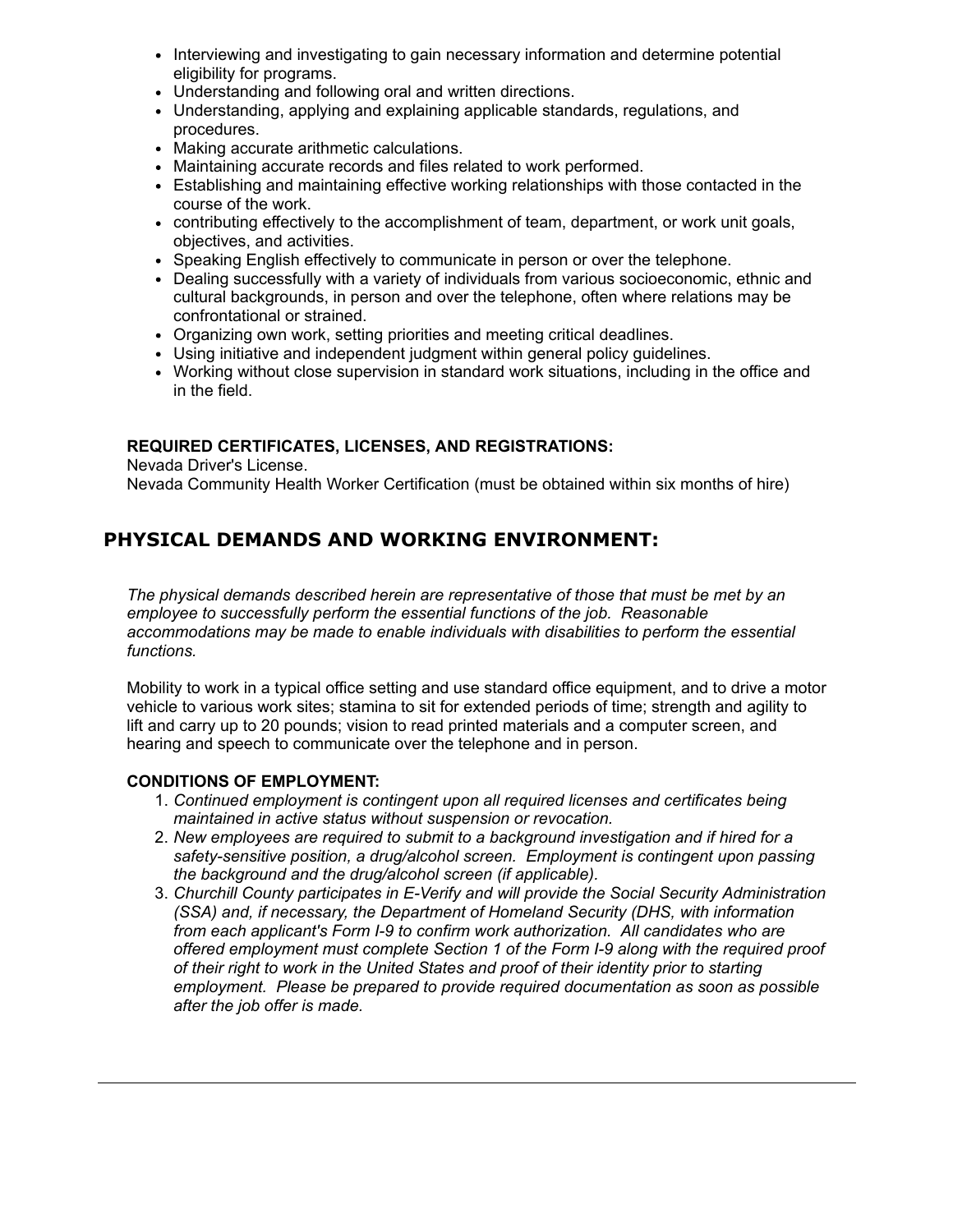155 N Taylor Street, Suite 155 Fallon, NV 89406 (775) 428-1311

[gdstark@churchillcounty.org](mailto:gdstark@churchillcounty.org)

### **Resource Liaison (Eureka - Public Health) Supplemental Questionnaire**

1. As part of the application process, this Supplemental Questionnaire must be completed along with the standard application form. Resumes will be accepted, but NOT in lieu of a completed application and supplemental questionnaire.

 $\Box$  I understand.

- \* 2. Do you understand and accept that this position is located in (and requires working in) Eureka, Nevada?
	- $\Box$  Yes  $\Box$  No
- \* 3. This position requires you to successfully pass a drug test. The county follows federal guidelines regarding drug testing, thus marijuana (cannabis, CBD products with THC, etc.) is considered a prohibited substance. Are you aware of this provision and can you pass a pre-employment (and random) drug test?

 $\Box$  Yes, I can pass pre-employment and random drug testing.

- $\Box$  No, I cannot meet the drug testing requirements.
- \* 4. Employees in this position are required to have a driver's license and a good driving record to perform the duties of this position. Do you understand these requirements and are you currently able to meet them?

 $\Box$  Yes, I understand these requirements. I have a current valid driver's license, and I have and will maintain a good driving record.

 $\Box$  No, I cannot meet these requirements.

\* 5. Any certifications relevant to the position you may possess are a plus. If you have any relevant certifications, including Crisis Intervention Training (CIT) or Community Health Worker (CHW), be sure to attach them to your application receive full consideration.

 $\Box$  I do not have any relevant certifications and have not attached them.

 $\Box$  I have relevant certifications, but I have not attached them.

 $\Box$  I have relevant certifications, and I want to make sure they are fully considered; therefore, I have attached them.

- \* 6. How many years of full-time general administrative support experience do you have?
	- $\Box$  No Experience

 $\Box$  1 month to 1 year of Experience

 $\Box$  1 to 3 years of Experience

 $\Box$  3 to 5 years of Experience

 $\Box$  More than 5 years of Experience

\* 7. What is your experience working with low-income populations and people from a variety of socio-economic backgrounds?

□ None

□ 3 Months to 11 Months

 $\Box$  12 months to 23 months

- □ 24 Months to 60 Months
- $\Box$  Over 60 Months